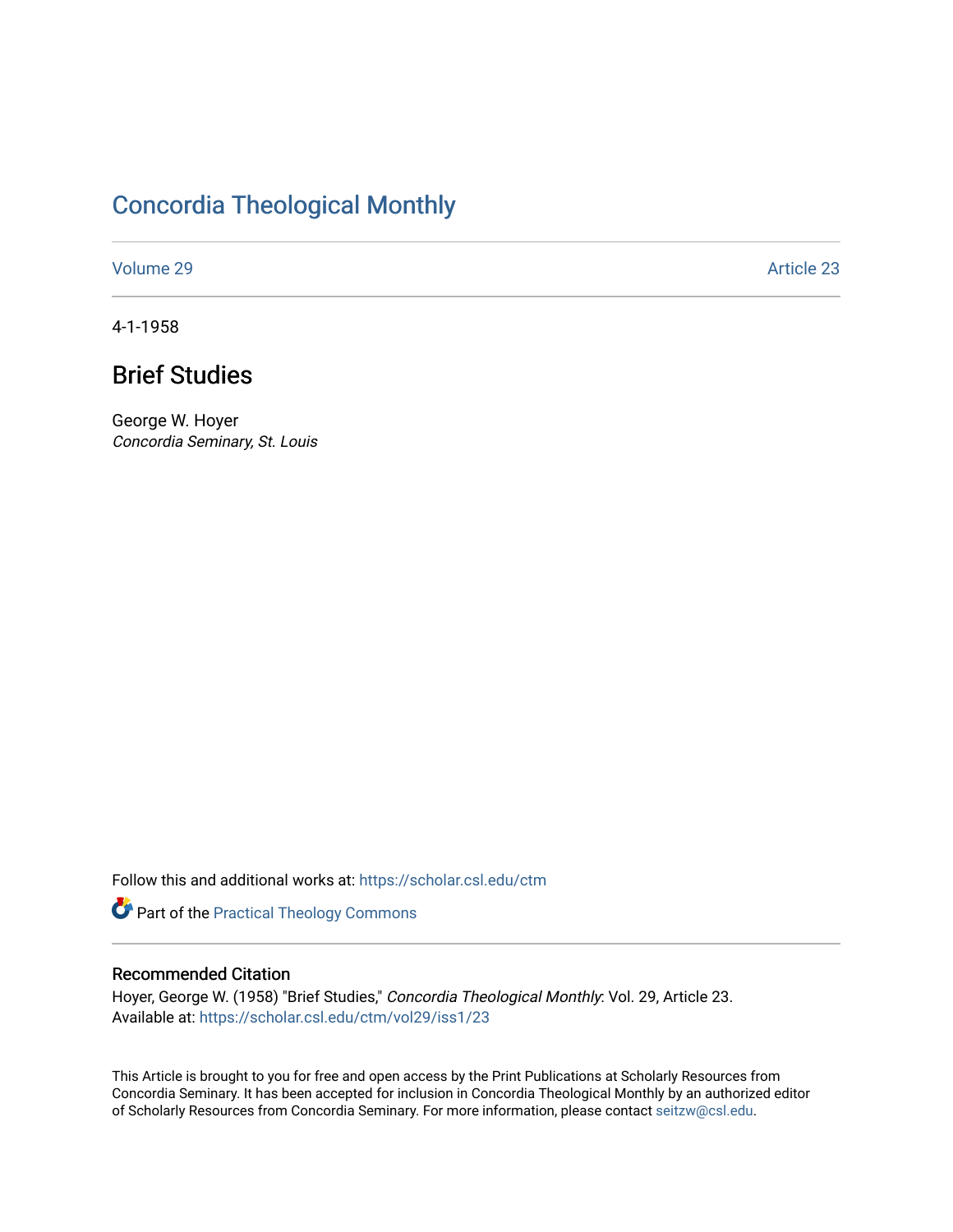### **BRIEF STUDIES**

#### CHILDREN AND THE DEITY (A Review of *Little Visits with God*) <sup>•</sup>

When a mixed company of grownups and children gather to worship, all too often it is the little Christians who are expected to adapt to the language and approach of the adults. Some ecclesiastical or devotional child-labor laws are necessary to emancipate the young in the work of worship, both in the Sunday morning hours and in the hour of family worship.

This book of 200 devotions will help families with young children talk together about the Christian life. Bible passages speak to everyday happenings, and discussion questions help *to* clinch the points. Additional Bible readings are suggested for older children and adults, and a simple prayer concludes each selection. Jahsmann, whose work for children through the Concordia Sunday School Series is well known, and Simon, whose *Christian Parent* magazine is aimed at helping parents bring up their children in Christ, together with the publisher and the Literature Board of The Lutheran Church - Missouri Synod, have put many families in their debt. May many families use this volume in consistent time payments.

This movement to recognize children will bring, however, blessings proportionate in some measure to the clarity of its rheology. What is to be *said* must be correctly determined. At the same time it must always be recognized that what the child is caused to *think* is really determinative both of theological accuracy and of spiritual effectiveness. To throw out comment on this volume's theology is *to* claim to understand what the child who hears will *understand* from the words - clearly a glassy foundation, if not a complete glass house. Without claiming any personal innocence, which alone might be said to make the action permissible, let me cast a first stone. My target, be it clear, is not this volume which supplies the examples, but a theological approach to children apparent in many visits with God on which they are taken.

One oversight in these little visits with God would seem *to* be that the child is never adequately introduced to the host. As soon as this is said it must be partially retracted, for He, whom to know is everlast-

292

1

Published by Scholarly Resources from Concordia Seminary, 1958

<sup>•</sup> LITTLE VISITS WITH GOD. Allan Hart Jahsmann and Martin P. Simon. St. Louis: Concordia Publishing House, 1957. 287 pages. Cloth. \$3.00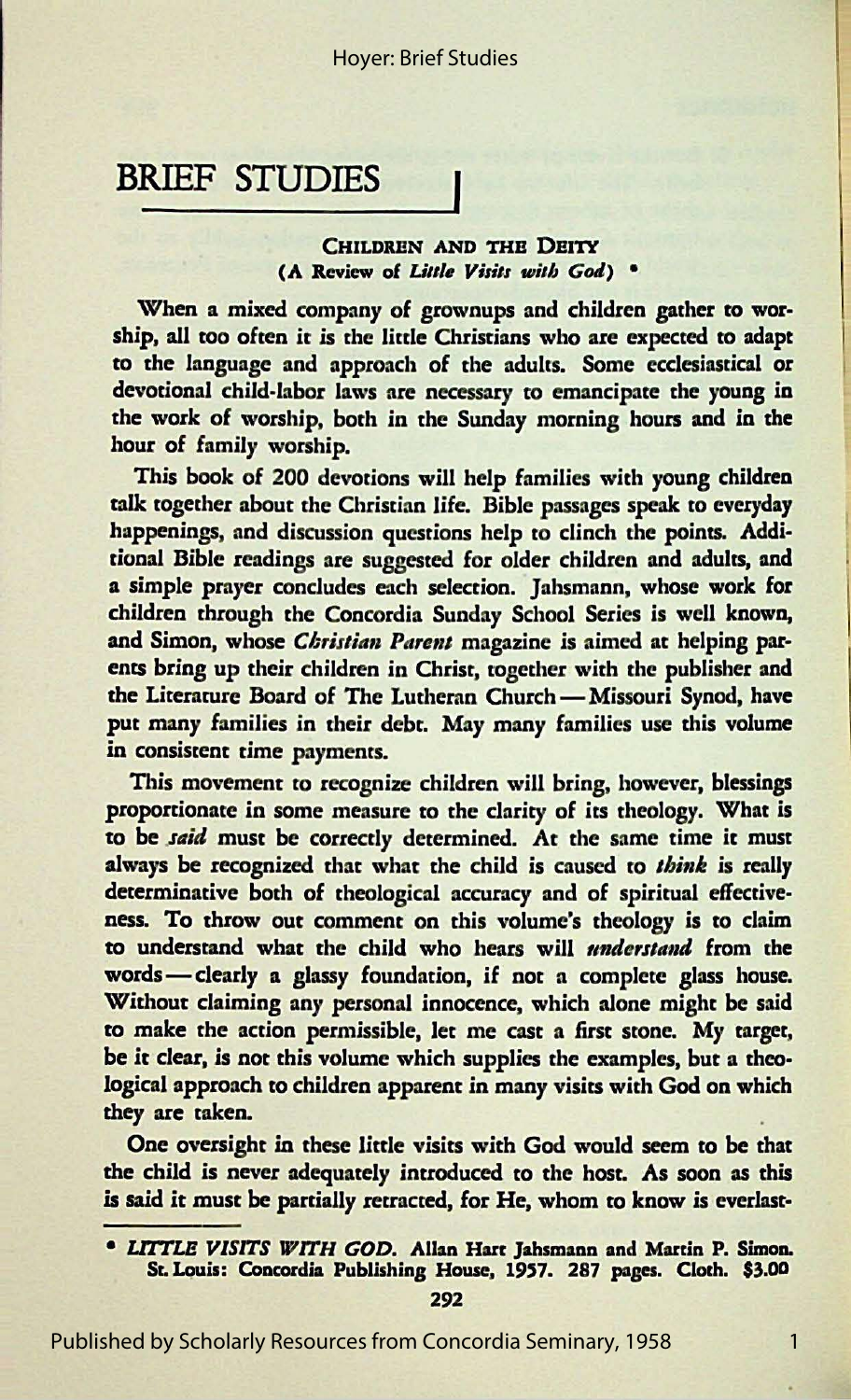#### Concordia Theological Monthly, Vol. 29 [1958], Art. 23

#### BRIEF STUDIES 293

ing life, is apparent on every page. The foreword is correct when it says: "This book will help children not only to know about God, but also to lowe Him and to trust in Him. It cultivates right attitudes and shows **bow** the Christian faith is to function in daily living. These devotions touch the heart as well as reach the mind. They are childlike without being childish. They lead to Jesus, the Savior and Good Shepherd. And it is through childlike trust in Jesus that we are saved" (p. V). But in 200 visits with God might it not be possible to help children know more about God and know Him more accurately as He has revealed Himself?

Ir is **the exprased** prayer of the authors that the Holy Trinity will be pleased with the volume (and surely He is!), but there is no introduction to the Holy Spirit in the five references to His name my checking revealed. (Related to this is the fact that no attempt is made to *•put* them in mind of their Baptism.") At the same time, however, the distinction between the first and second Persons of the Holy Trinity is stressed to the overshadowing of the unity in Essence. The second visit, called "What Jesus Made," is based on John 1:3, here given as "all things were made by Jesus." In one other instance the book quotes from the RSV - here the RSV translation "through Him" would have helped. But the point St. John makes on Creation is not that Jesus is another Person about whom we can say, *"He* did it," but tO show His unity in the Godhead who *did.* A suggestion that the book could well begin on page 197, "God Made Everything," is not to exhibit a congenital clinging to the chronological, but to question whether the simple interchange of the names "God" and "Jesus," with the assumption of acquaintance with the mystery of the Trinity it implies, constinucs a more adequate introduction ro God than a specific attempt to assist parents in making clear what is meant by the name of the Father and of the Son and of the Holy Ghost.

Of more vital concern is the distinction that is often implied be tween the attitude of the Savior Jesus and the Father God (in whom Mary rejoiced as "God, my Savior"). God didn't punish someone else for man's sin. He suffered!

"Well," said her mother. "God is perfect and holy, and He can't allow His children to do wrong. He has to punish us for sinning."

"Ob," said Jeanie. "But Jesus saved us from being punished."

"How?" asked her mother, as if she didn't know.

"By having His Father punish Him instead of us," said Jeanie. Jeanie was right. Jesus felt sorry for people because they were all

2